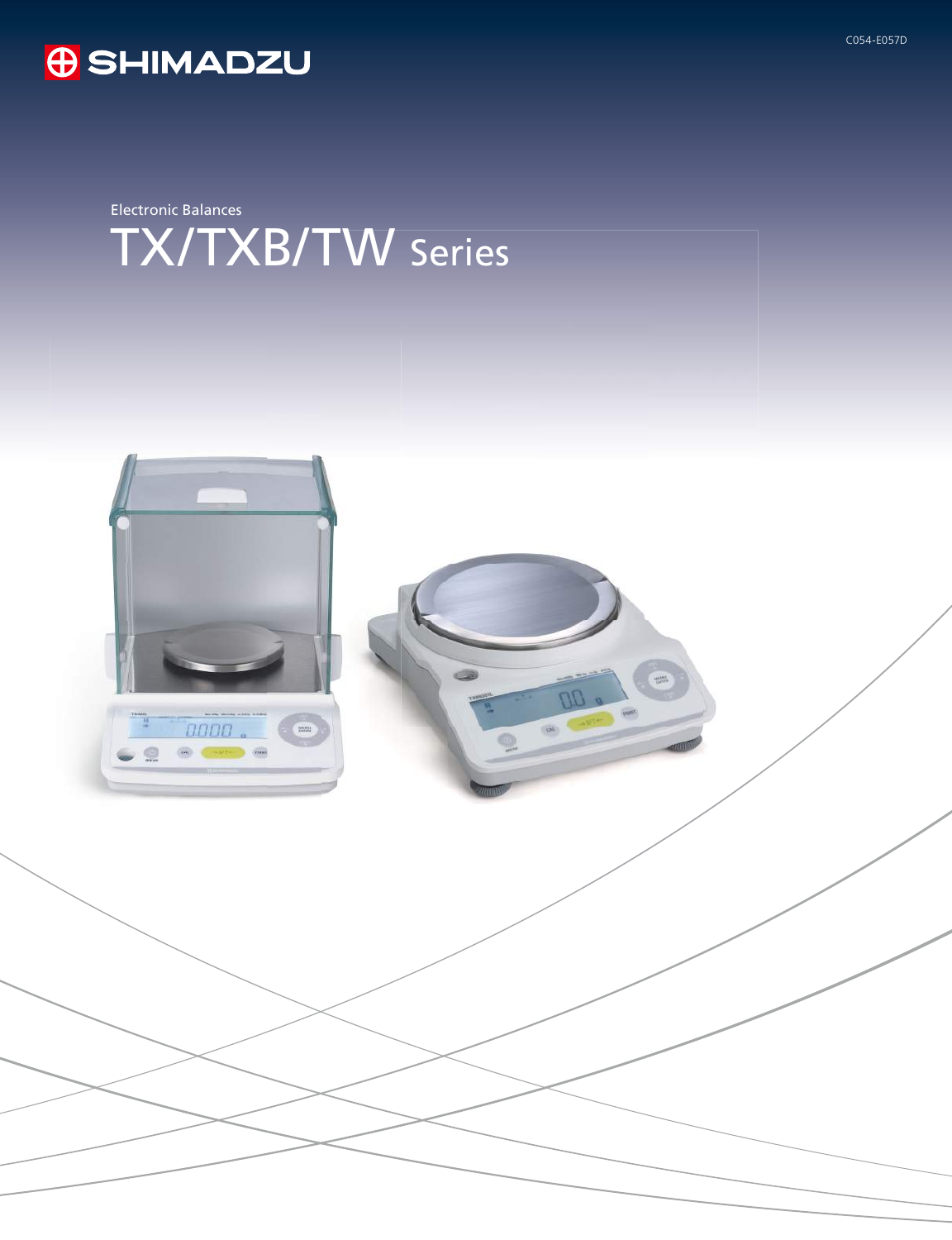

Clearly visible even in dark places



 $\blacktriangleright$  420.000,

Capable of performing delicate jobs





TX2202L, TX3202L, TX4202L

Wider applications ranging from smaller to larger objects



TX223L, TX323L, TX423L, TW223L, TW323L, TW423L

Value with no compromise

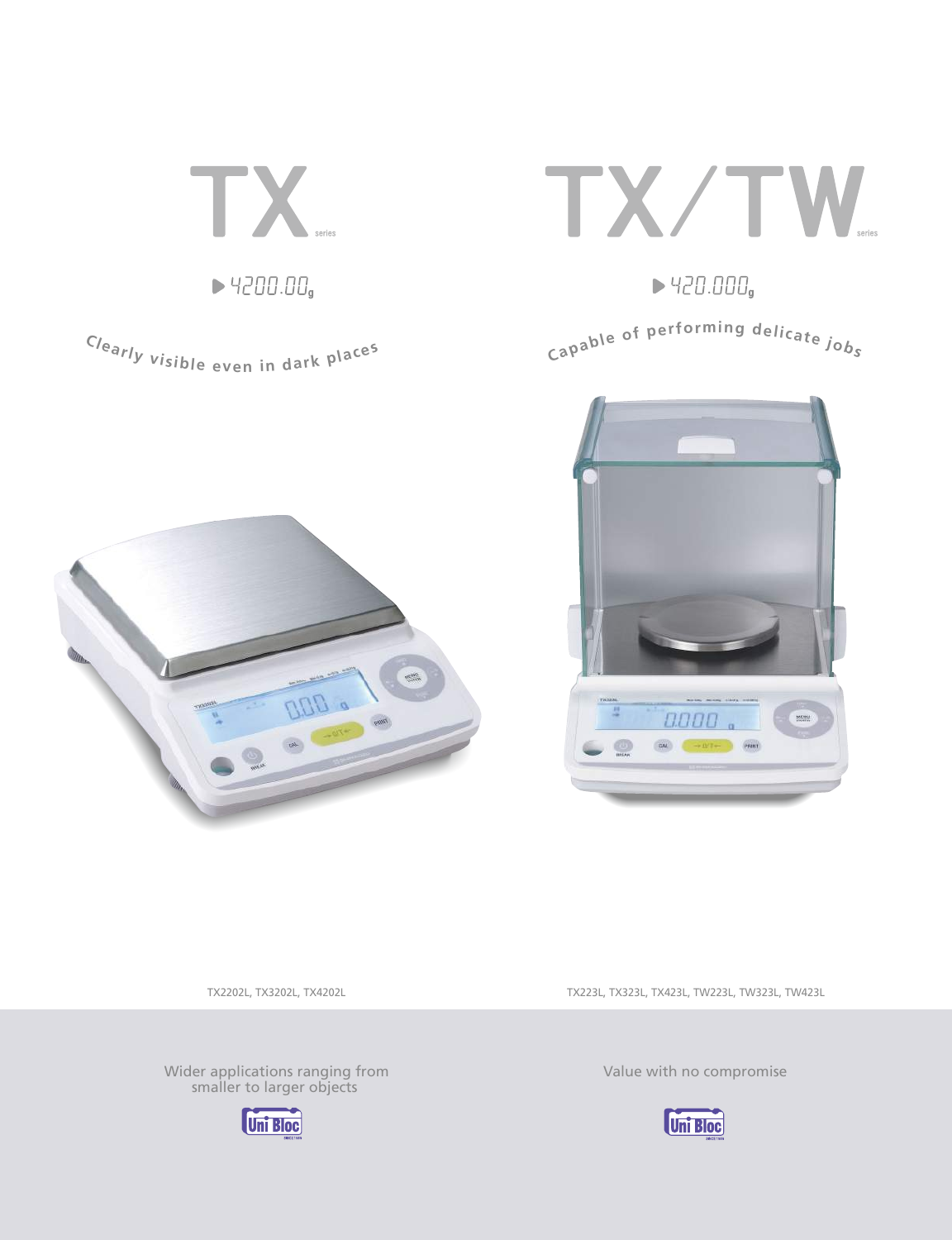





TXB2201L, TXB4201L, TXB6201L, TXB6200L

TXB222L, TXB422L, TXB622L, TXB621L

Light, strong, high-quality design can be operated by batteries



Performance to allows quick weighing of smaller objects anywhere Creates weighing enjoyment

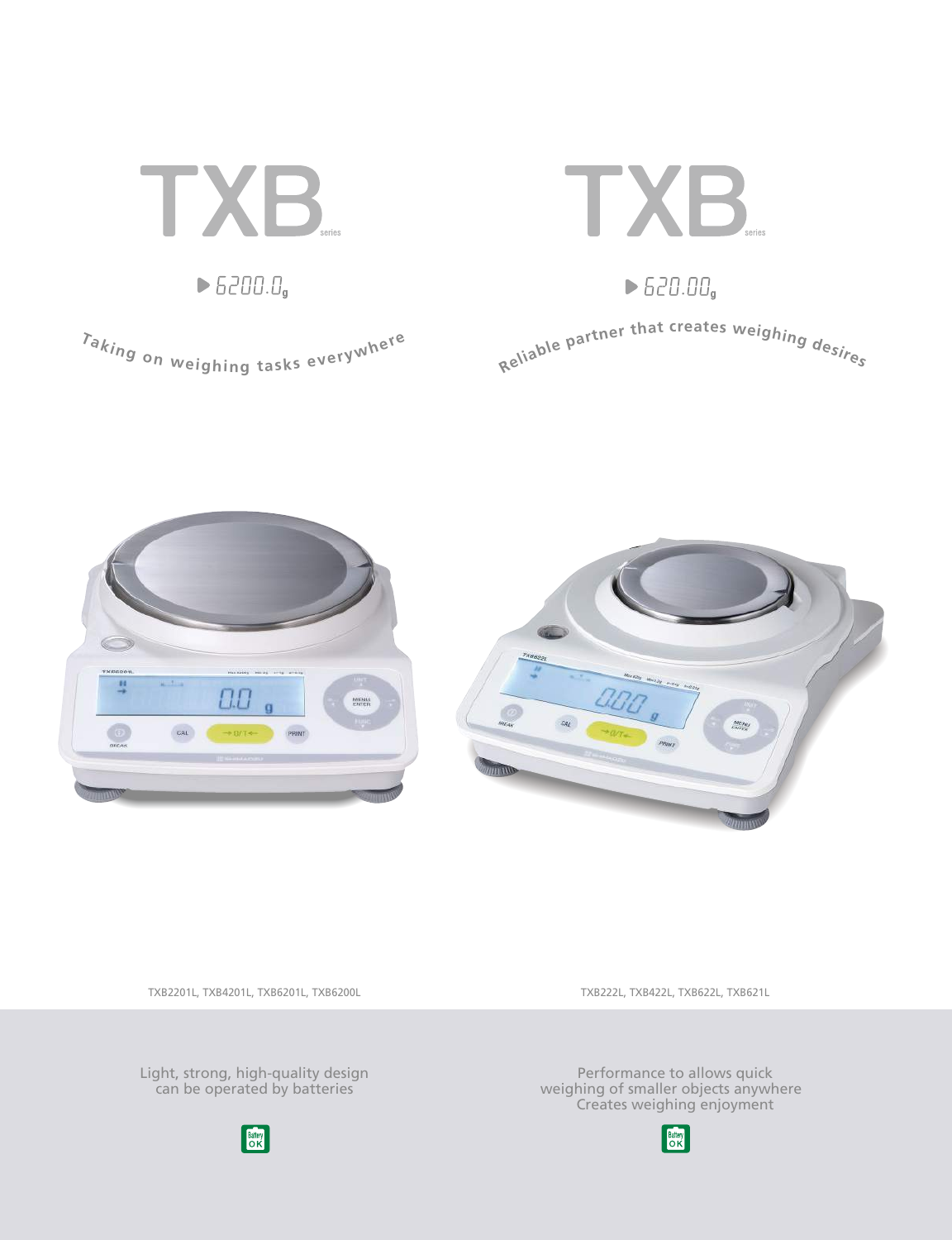# **TX/TXB/TW Series**

### **Look, Touch**

**WindowsDirect Communication Function Only a cable is needed to send weighing data to a computer TXB TX / TW**

Send balance data to Excel or other Windows applications without any data communication software installation required. All you have to add is one RS-232C cable. By combining standard AutoPrint functions with typical spreadsheet functions, even difficult applications can be easily automated. If you'd like to use "WindowsDirect" with "Windows 7" "Windows Vista", or USB port, please contact to our distributors.





minn

#### **RS-232C interface**

All models include standard RS-232C interface for easy integration with other devices and computers.

#### **Expanded Piece Counting function TXB TX / TW**

Unit weights of up to 5 different samples can be easily entered, stored and recalled for use.



**Streamlined design for anti-theft options**



**TXB TX / TW**

**TXB TX / TW**

Industry-standard Kensington Security Slot accommodates the widest variety of optional anti-theft security devices.

**Change among many weighing units and functions with a single touch TX / TW**



In addition to grams (g), weigh in %, number of pieces, ct, kg, mg, lb, oz, TTI, etc. or a custom conversion unit, more than 20 units in all. Change quickly from display of % or counting to gram weight (g) display.





When weighing operation ends, power automatically turns off after a fixed or pre-set time.

#### **Fast and flexible calibration**



**TXB TX / TW**

Balance display provides prompts for the calibration procedure and accepts your choice of external calibration weight.

#### **Many useful functions included**

・Alpha-numeric menu display ・Up-front level indicator on display panel ・Simplified door cleaning ・Stainless steel pan ・Choice of weighing modes ・Zero tracking function and settings ・Continuous data output function



**TXB**

**Can be used anywhere with battery power**

Power the TXB series balances by AC adapter or batteries.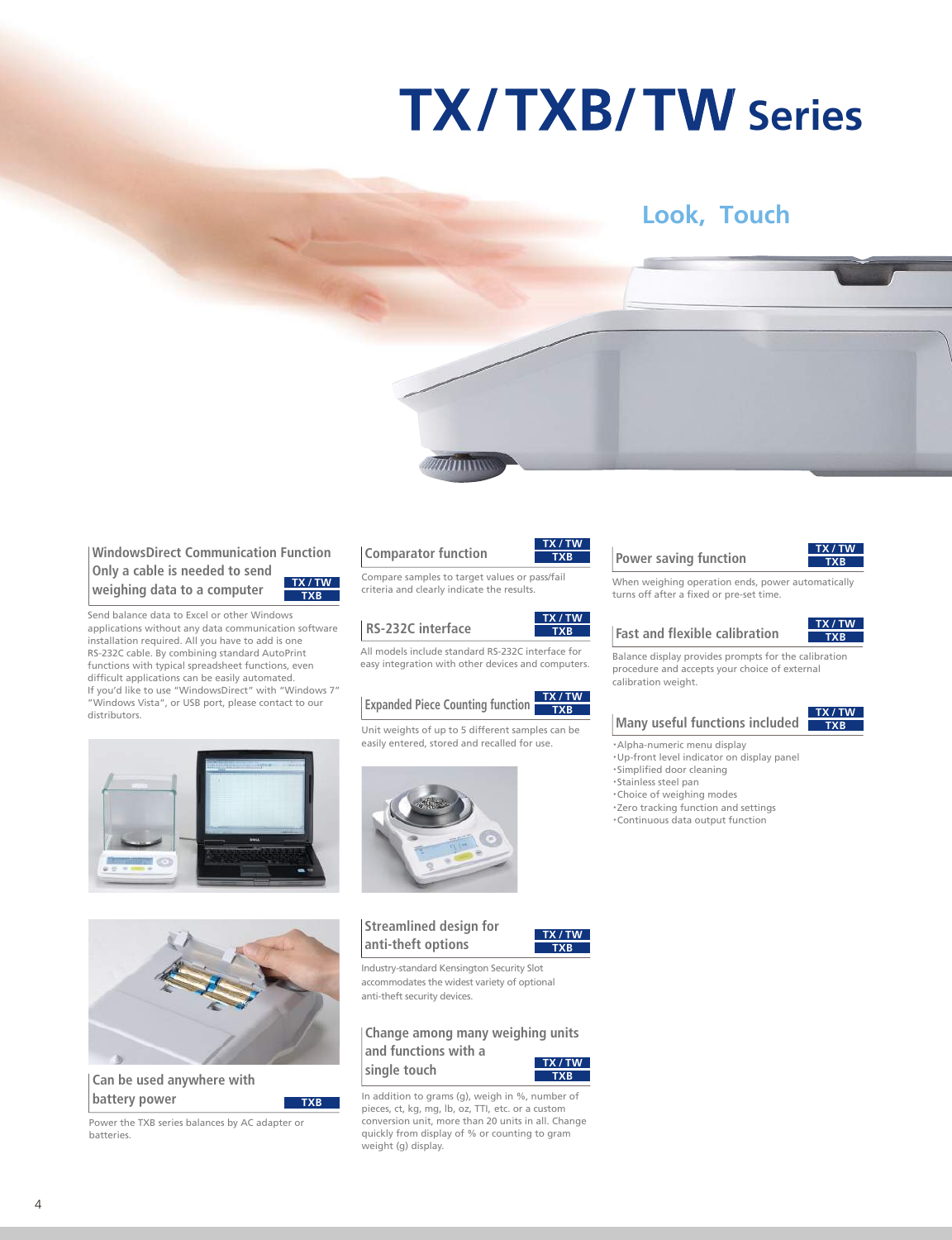## **The beginning of the new standard**





### **New**

#### **Touch-key Internal Calibration**

Press just two keys to calibrate the balance whenever calibration is necessary. Calibration is very fast, taking only 15 sec.

**TW**

#### **Durable, high-performance aluminum alloy mass sensor**

**UniBloc Since 1989** The TX/TW series incorporates a one-piece aluminum

alloy mass sensor technology (UniBloc), first introduced by Shimadzu for precision balances in 1989. It excels in performance, and resists deterioration and damage by ordinary impacts. The UniBloc's compact, uniform structure replaces 70 parts found in a conventional electromagnetic balance sensor assembly and ensures stable temperature characteristics, excellent response time and stable corner-load performance. The UniBloc design permits a consistency of production that assures reliability and a long operational life.



#### **Fine measurements are assured with sliding glass door windbreak system TX / TW TX / TW**

TX/TW models with 1mg minimum display feature a sliding glass door type windbreak as standard configuration. The highly transparent system includes semi-transparent corners and maximum door opening capability.



#### **Illuminated display provides comfortable display visibility in all settings.**



г

A liquid crystal indicator with an attractive light blue backlight is standard on all models. The TXB series has an additional power-saving feature: the backlight automatically shuts off when idle and lights up again when weighing operations resume.

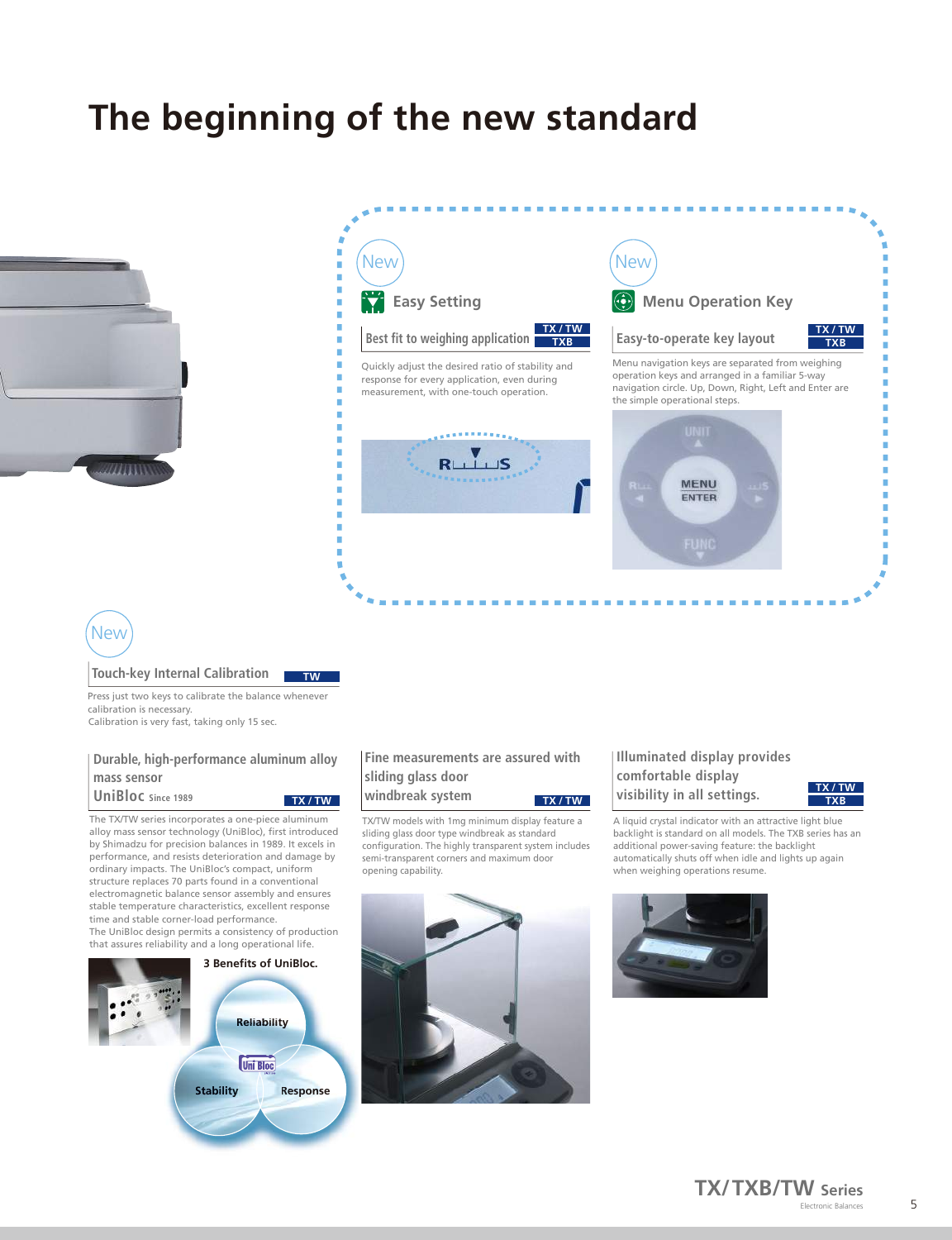### **Specifications**

### **TX/TW series**

| <b>Model</b>                                                      | TX223L / TW223L | TX323L / TW323L                      | <b>TX423L / TW423L</b> | <b>TX2202L</b>                      | <b>TX3202L</b> | <b>TX4202L</b>    |  |  |  |
|-------------------------------------------------------------------|-----------------|--------------------------------------|------------------------|-------------------------------------|----------------|-------------------|--|--|--|
| Capacity                                                          | 220q            | 320q                                 | 420q                   | 2200q                               | 3200q          | 4200 g            |  |  |  |
| <b>Minimum Display</b>                                            | $0.001$ q       | $0.001$ q                            | $0.001$ q              | 0.01 <sub>q</sub>                   | $0.01$ q       | 0.01 <sub>q</sub> |  |  |  |
| Repeatability                                                     |                 | $0.001$ q                            |                        | $0.01$ q                            |                |                   |  |  |  |
| Linearity                                                         |                 | $±0.002$ q                           |                        | $\pm 0.02$ q                        |                |                   |  |  |  |
| Operating Ambient Temperature (°C)                                | $5 - 40$        |                                      |                        |                                     |                |                   |  |  |  |
| <b>Temperature Coefficient</b><br>Sensitivity (ppm/ °C) (10-30°C) | ±3              |                                      |                        |                                     |                |                   |  |  |  |
| Pan Size (mm) approx.                                             |                 | ø110                                 |                        | $167(W) \times 181(D)$              |                |                   |  |  |  |
| Main Body Dimensions (mm) approx.                                 |                 | $206(W) \times 291(D) \times 241(H)$ |                        | $200(W) \times 291(D) \times 80(H)$ |                |                   |  |  |  |
| Weight (kg) approx.                                               |                 | TX: 3.8 kg TW: 4.2 kg                |                        | 2.8 kg                              |                |                   |  |  |  |
| <b>Power Requirements</b>                                         | 12V, 1A         |                                      |                        |                                     |                |                   |  |  |  |

#### **TXB series**

| <b>Model</b>                                                      | <b>TXB222L</b>                      | <b>TXB422L</b>    | <b>TXB622L</b> | <b>TXB2201L</b>  | <b>TXB4201L</b> | <b>TXB6201L</b> | <b>TXB621L</b> | <b>TXB6200L</b> |  |  |
|-------------------------------------------------------------------|-------------------------------------|-------------------|----------------|------------------|-----------------|-----------------|----------------|-----------------|--|--|
| Capacity                                                          | 220q                                | 420 g             | 620 g          | 2200q            | 4200 g          | 6200q           | 620 q          | 6200 g          |  |  |
| <b>Minimum Display</b>                                            |                                     | 0.01 <sub>q</sub> |                |                  | 1 <sub>g</sub>  |                 |                |                 |  |  |
| Repeatability                                                     | $0.01$ q                            |                   |                | 0.1 <sub>q</sub> |                 |                 |                | 1 <sub>g</sub>  |  |  |
| Linearity                                                         | $±0.01$ q                           | $\pm 0.02$ q      |                | ±0.1q            | ±0.2 q          |                 | ±0.1q          | ±1 g            |  |  |
| Operating Ambient Temperature (°C)                                | $5 - 40$                            |                   |                |                  |                 |                 |                |                 |  |  |
| <b>Temperature Coefficient</b><br>Sensitivity (ppm/ °C) (10-30°C) | ±15                                 | ±10               | ±5             | ±15              | ±10             | ±5              |                | ±20             |  |  |
| Pan Size (mm)                                                     | ø110                                |                   |                |                  | ø160            | ø110            | ø160           |                 |  |  |
| Main Body Dimensions (mm) approx.                                 | $199(W) \times 260(D) \times 77(H)$ |                   |                |                  |                 |                 |                |                 |  |  |
| Weight (kg) approx.                                               | 1.5 <sub>kq</sub>                   |                   |                |                  |                 |                 |                |                 |  |  |
| <b>Power Requirements</b>                                         | 12V 1A or 6AA batteries             |                   |                |                  |                 |                 |                |                 |  |  |

### **TX/TXB/TW series options**

**Description Printer EP-80 Printer EP-90 In-use protective cover RS-232C cable In-use protective cover for display**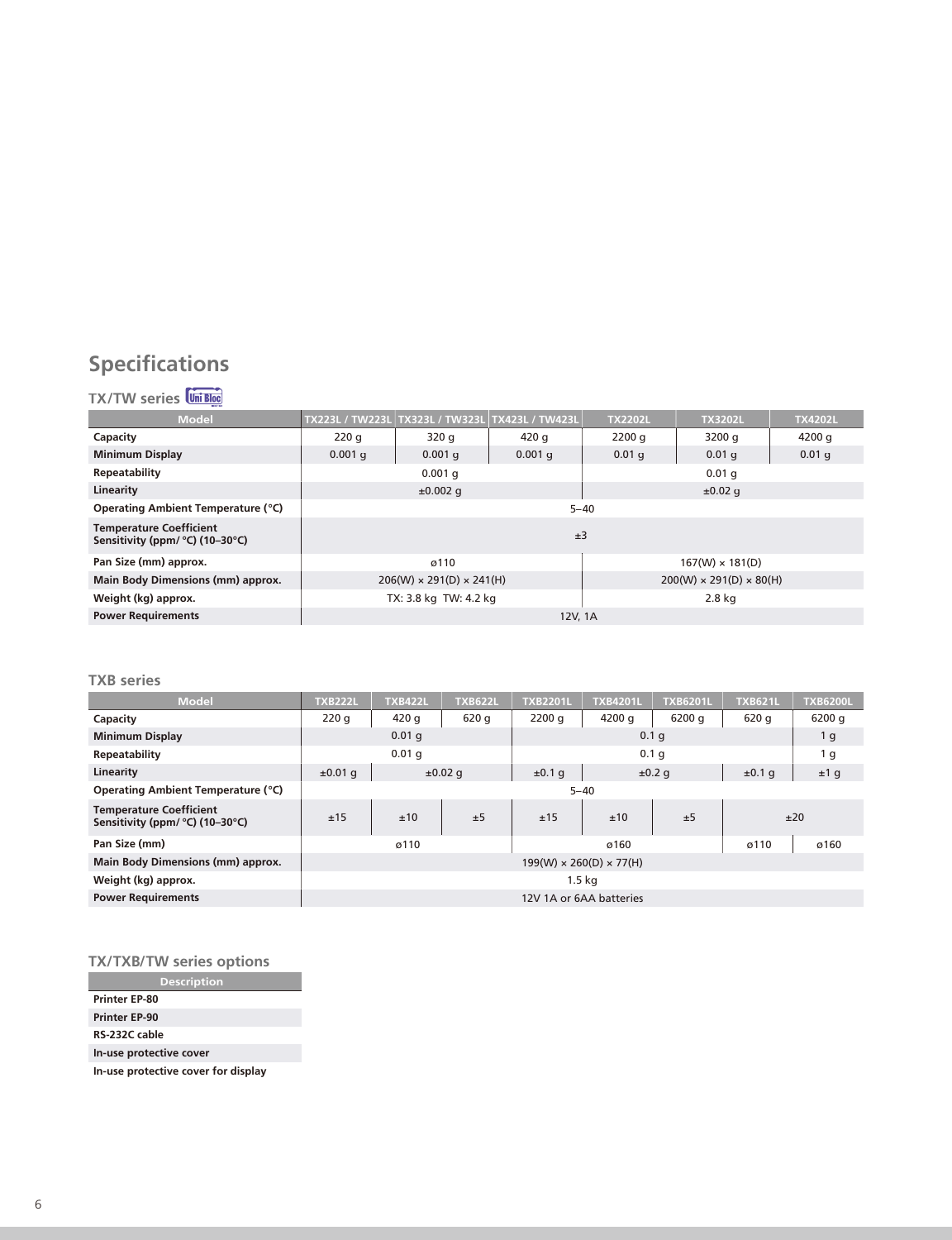## **Extremely capable, but easy to operate**



### **Dimensions**





**TX/TW series** (small pan) **TX series** (large pan) **TXB series**



374.3



198.5





Unit: mm